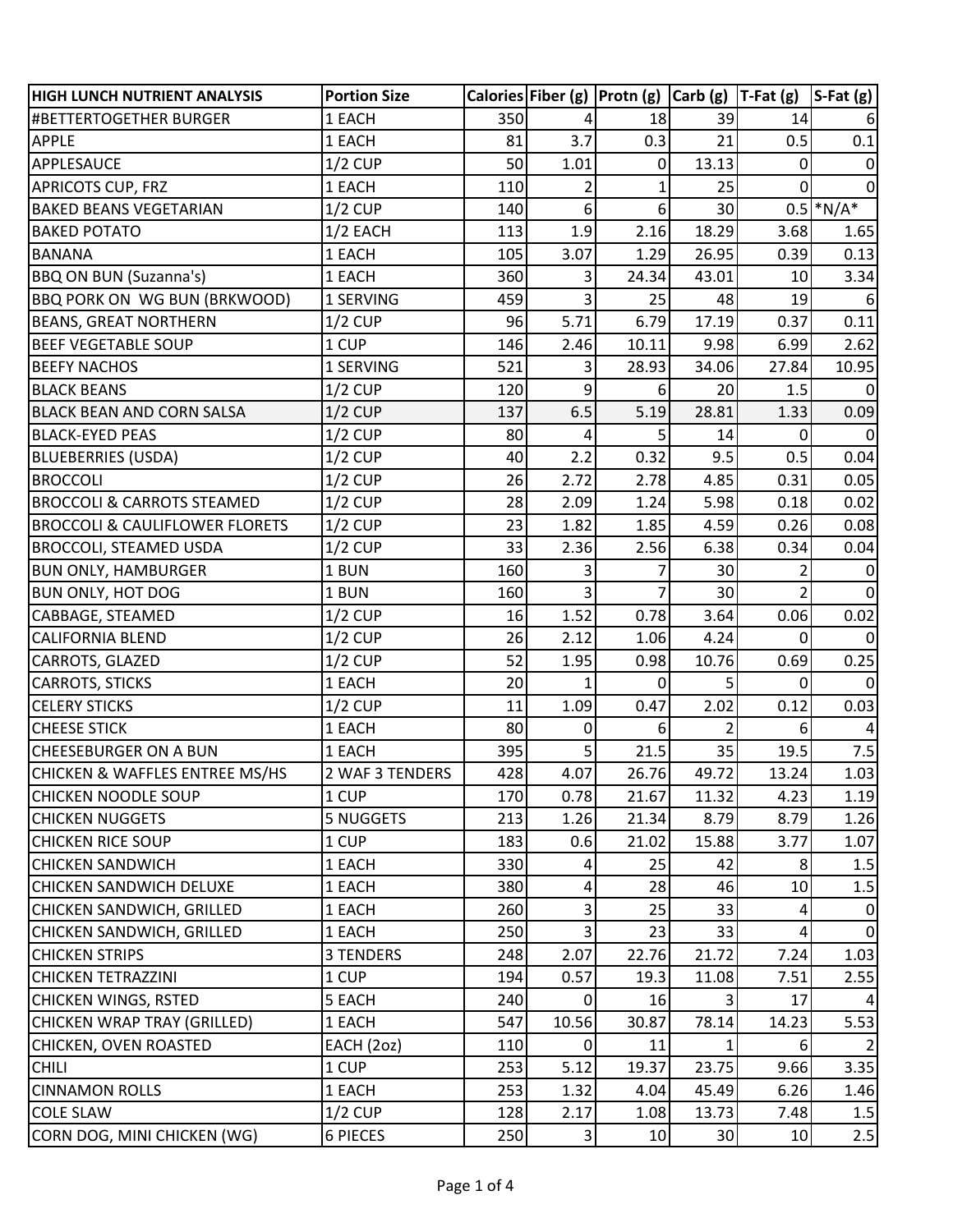| <b>HIGH LUNCH NUTRIENT ANALYSIS</b>       | <b>Portion Size</b> |     |                         | Calories Fiber (g) $ $ Protn (g) $ $ Carb (g) $ $ T-Fat (g) |                |                | $ S-Fat(g) $   |
|-------------------------------------------|---------------------|-----|-------------------------|-------------------------------------------------------------|----------------|----------------|----------------|
| CORN DOG, TURKEY (WG)                     | 1 EACH              | 240 |                         | 11                                                          | 33             |                | 1.5            |
| <b>CORN ON COB</b>                        | 1 EACH              | 68  | 1.76                    | 1.96                                                        | 14.07          | 1.38           | 0.41           |
| <b>CORN, WHOLE KERNEL</b>                 | $1/2$ CUP           | 81  | 2                       | 2                                                           | 17.21          | 0.5            | 0              |
| <b>CORNBREAD STUFFING</b>                 | 1 SERVING           | 152 | 1.59                    | 3.57                                                        | 22.34          | 5.37           | 1.53           |
| CORNBREAD, MIX, WG                        | 1 SERVING           | 92  | 1.03                    | 1.03                                                        | 16.43          | 2.57           | 1.03           |
| <b>COWBOY BBQ NACHOS</b>                  | 1 SERVING(S)        | 409 | 3                       | 15.53                                                       | 38.53          | 20.03          | 6.66           |
| <b>CRACKERS, SALTINES</b>                 | 4 EACH              | 60  | 0.7                     | 2                                                           | 9              | 1.5            |                |
| <b>CRACKERS, WG, BACK TO BASICS</b>       | 1 EACH              | 90  | 1                       | $\overline{2}$                                              | 15             | 2.5            | $\Omega$       |
| <b>CRANBERRY SAUCE</b>                    | $1/4$ CUP           | 110 | 0.76                    | 0.62                                                        | 27.92          | 0.1            | $\mathbf{0}$   |
| <b>CRISPITO</b>                           | 1 EACH              | 270 | 3                       | 12                                                          | 23             | 14             | 3              |
| <b>CRISPITOS</b>                          | 2 CRISPITOS         | 540 | 6                       | 24                                                          | 46             | 28             | 6              |
| <b>DELI TURKEY SANDWICH</b>               | 1 EACH              | 325 | 3                       | 20.5                                                        | 33             | 13.25          | 5.5            |
| <b>DORITOS SPICY LOW FAT</b>              | 1 EACH              | 140 | 1                       | 2                                                           | 20             |                | 0.5            |
| DORITOS, COOL RANCH RF                    | 1 EACH              | 130 | 2                       | $\overline{2}$                                              | 19             | 5              |                |
| DORITOS, NACHO CHEESE RF                  | 1 EACH              | 130 | $\overline{\mathbf{c}}$ | $\overline{2}$                                              | 20             | $\overline{5}$ | 0.5            |
| <b>FIESTA CHICKEN</b>                     | 3 oz                | 108 | 0                       | 15.88                                                       | 1.76           | 3.53           | 1.76           |
| <b>FIESTADA PIZZA</b>                     | 1 EACH              | 360 | 4                       | 17                                                          | 43             | 14             | 6              |
| <b>FRIES, BAKED SEASONED</b>              | 1/2C (6-8 EACH)     | 120 | $\overline{2}$          | 1                                                           | 20.05          | 4.01           | 0.5            |
| <b>FRIES, SWEET POTATO</b>                | $1/2$ CUP           | 140 | 3                       | 1                                                           | 20             | 6              |                |
| <b>FRUIT SLUSH COOL TROPICS</b>           | 4 OZ                | 60  | 0                       | $\mathbf{0}$                                                | 16             | 0              | $\Omega$       |
| <b>FRUIT, FRUIT COCKTAIL</b>              | $1/2$ CUP           | 79  | 1.97                    | $\mathbf{0}$                                                | 18.7           | 0              | $\Omega$       |
| GARDEN SALAD (W/DRESSING)                 | $1/2$ CUP           | 19  | 0.4                     | 0.37                                                        | 4.77           | 0.04           | 0.01           |
| <b>GARDEN SALAD W/CHICKEN STRIPS</b>      | 1 EACH              | 536 | 10.48                   | 31.35                                                       | 72.97          | 13.94          | 2.09           |
| <b>GARDEN SALAD W/GRILLED CHICKEN</b>     | 1 EACH              | 507 | 7.69                    | 25.8                                                        | 76.64          | 11             | 1.03           |
| <b>GARDEN SALAD W/TURKEY &amp; CHEESE</b> | 1 EACH              | 568 | 9.41                    | 23.59                                                       | 70.25          | 22.2           | 7.06           |
| <b>GREEN BEANS</b>                        | $1/2$ CUP           | 20  | 2                       | 1                                                           | 4.09           | 0.1            | <sup>0</sup>   |
| <b>HAMBURGER ON A BUN</b>                 | 1 EACH              | 340 | 5                       | 19                                                          | 34             | 15             |                |
| <b>HONEY MUSTARD</b>                      | 1 EACH              | 190 | $\mathbf 0$             | 0                                                           | 6              | 18             | 3              |
| <b>HOT DOG ON BUN</b>                     | 1 EACH              | 280 | 3                       | 14                                                          | 35             | 11             | 3              |
| JELLY, ASSORTED PACKS                     | 1 EACH              | 36  | $\overline{0}$          | $\overline{0}$                                              | $\overline{9}$ | $\overline{0}$ | $\overline{0}$ |
| JUICE CUP, WHOLE FRUIT                    | 1 EACH              | 80  | $\overline{\mathsf{3}}$ | 0                                                           | 20.5           | 0              | 0              |
| KETCHUP                                   | 1 EACH              | 10  | 0                       | $\Omega$                                                    |                | 0              | $\Omega$       |
| <b>LETTUCE &amp;TOMATO</b>                | $1/2$ CUP           | 8   | 0.58                    | 0.43                                                        | 1.61           | 0.08           | 0.01           |
| <b>LIMA BEANS</b>                         | $1/2$ CUP           | 96  | 4.12                    | 4.23                                                        | 12.81          | 3.19           | 1.42           |
| <b>LITTLE SMOKIES</b>                     | <b>6 LINKS</b>      | 200 | 0                       |                                                             |                | 18             |                |
| LOADED BBQ BAKED POT                      | 1 SERVING(S)        | 522 | 4.9                     | 17.69                                                       | 56.82          | 23.71          | 8.31           |
| LOCAL SQUASH MIX, ROA                     | $1/2$ cup           | 25  | 0.92                    | 1.02                                                        | 3.25           | 1.16           | 0.24           |
| <b>MACARONI AND CHEESE</b>                | $1/2$ CUP           | 275 | 2.34                    | 14.64                                                       | 25.48          | 13.92          | 6.62           |
| MANDARIN ORANGES                          | $1/2$ CUP           | 80  | 2                       | 0.54                                                        | 18             | 0              | 0              |
| <b>MASHED POTATOES</b>                    | $1/2$ CUP           | 71  | 1                       |                                                             | 15.25          | 0              | $\mathbf 0$    |
| MAXSNAX, TOTALLY TACO                     | 3 WEDGES            | 260 | 4                       | 14                                                          | 30             | $\overline{9}$ | 2.5            |
| MEATLOAF                                  | 1 EACH              | 190 |                         | 11                                                          | 8              | 12             | 6              |
| MINI SLIDER PUPS BEEF ON WG BUN           | 1 EACH              | 150 | $*N/A*$                 | 4                                                           | 14.5           | 8.5            | $*3.00$        |
| OKRA, BREADED                             | 3.20 OZ             | 180 | 4                       | $\overline{3}$                                              | 24             |                |                |
| <b>ORANGE</b>                             | 1 EACH              | 62  | 3.14                    | 1.23                                                        | 15.39          | 0.16           | 0.02           |
| <b>ORANGE WEDGES</b>                      | 1 EACH              | 62  | 3.14                    | 1.23                                                        | 15.39          | 0.16           | 0.02           |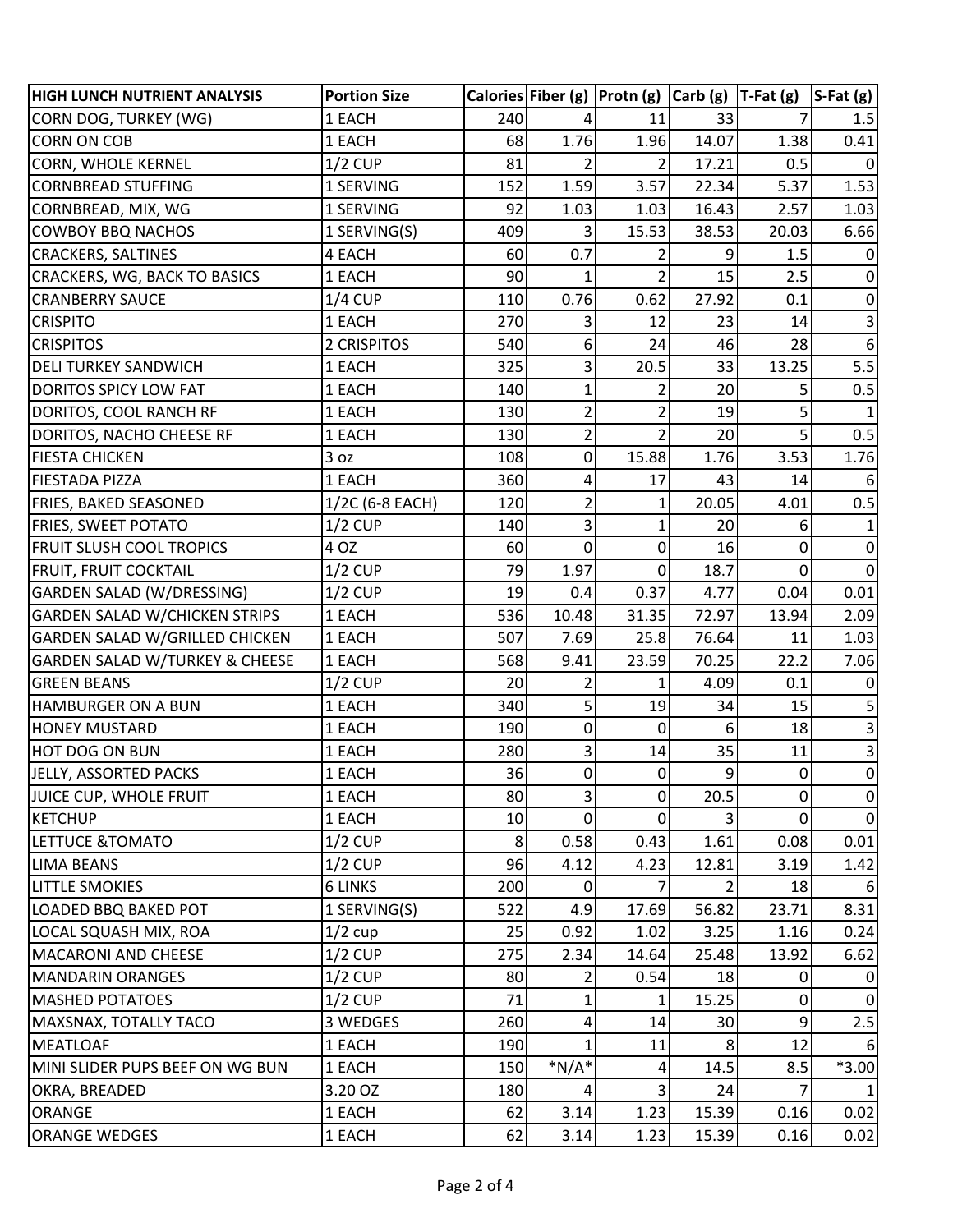| <b>HIGH LUNCH NUTRIENT ANALYSIS</b> | <b>Portion Size</b> |     |                | Calories Fiber (g) $ $ Protn (g) $ $ Carb (g) $ $ T-Fat (g) |       |                | $S-Fat(g)$     |
|-------------------------------------|---------------------|-----|----------------|-------------------------------------------------------------|-------|----------------|----------------|
| <b>OVEN BAKED FRIES</b>             | $1/2$ CUP           | 87  |                |                                                             | 15    |                |                |
| PB & JELLY SAND (UNCRUSTABLES)      | 1 EACH              | 300 | 4              | 9                                                           | 32    | 17             |                |
| PEACH, FRESH                        | 1 EACH              | 59  | 2.25           | 1.37                                                        | 14.31 | 0.38           | 0.03           |
| PEACHES (SLICED)                    | $1/2$ CUP           | 70  | 0              | 0                                                           | 17    | 0.03           |                |
| PEACHES, (DICED)                    | $1/2$ CUP           | 63  | 0.9            | 0                                                           | 15.3  | $\mathbf{0}$   | 0              |
| PEACHES, FROZEN USDA                | 1 EACH              | 80  |                |                                                             | 19    | 0              |                |
| PEAR, FRESH                         | 1 EACH              | 95  | 5.15           | 0.6                                                         | 25.28 | 0.23           | 0.04           |
| PEARS (SLICED)                      | <b>1/2 CUP</b>      | 80  | 1              | 0                                                           | 19    | 0              | $\Omega$       |
| <b>PEAS &amp; CARROTS</b>           | 1/2 CUP             | 54  | 3.52           | 3.5                                                         | 11.48 | 0.48           | 0.09           |
| PEAS, GREEN                         | $1/2$ CUP           | 74  | 4.3            | 4.92                                                        | 13.62 | 0.26           | 0.05           |
| PINEAPPLE (TIDBITS)                 | $1/2$ CUP           | 80  |                | 0.35                                                        | 20    | 0              |                |
| PINTO BEANS                         | $1/2$ CUP           | 120 | 9.02           | 7.01                                                        | 22.09 | 0              |                |
| PIZZA, CHEESE                       | 1 SLICE             | 310 | 3              | 22                                                          | 30    | 12             | 6              |
| PIZZA, PEPPERONI (TURKEY)           | 1 SLICE             | 310 | 3              | 23                                                          | 30    | 11             | 6              |
| PIZZA, STUFFED CRUST CHEESE WG      | 1 SLICE             | 320 | 4              | 22                                                          | 31    | 12             |                |
| PIZZA, STUFFED CRUST PIZZA WG       | 1 SLICE             | 350 | 4              | 21                                                          | 30    | 15             |                |
| PLUMS(2)                            | 2 EACH              | 61  | 1.85           | 0.92                                                        | 15.07 | 0.37           | 0.02           |
| <b>POPCORN CHICKEN</b>              | 10 PIECES           | 160 | 1              | 14.01                                                       | 13.01 | 6              | 1.5            |
| <b>POTATOES ROUNDS</b>              | 8 PIECES            | 90  | 2              |                                                             | 14    | 3.5            |                |
| <b>RANCH DRESSING</b>               | 1 OZ                | 23  | 0.3            | 0.54                                                        | 3.24  | 0.96           | 0.24           |
| <b>RANCH DRESSING (FF) PACKET</b>   | 1 EACH              | 15  | 0              | 0                                                           |       | 0              |                |
| RAVIOLI                             | 1 CUP (8 PIES)      | 260 | 4              | 16                                                          | 30    | 8              | 3.5            |
| <b>RED PEAR, FRESH</b>              | 1 EACH              | 97  | 4.71           | 0.52                                                        | 23.46 |                | $0.22$ *N/A*   |
| <b>RICE KRISPIE TREAT</b>           | 1 EACH              | 50  | 0              | 0                                                           | 9     |                |                |
| RICE KRISPIE TREAT, COCOA CHOCOLATE | 1 EACH              | 45  | 0              | 0                                                           | 8     | 1.5            |                |
| <b>RICE, BROWN</b>                  | 1 CUP               | 224 | 2.68           | 6.28                                                        | 46.97 | 1.99           |                |
| <b>RICE, SAVORY BROWN</b>           | $1/2$ CUP           | 124 | 1.11           | 2.85                                                        | 21.71 | 2.78           | 0.12           |
| <b>ROLL, DINNER</b>                 | 1 Each (2 oz)       | 90  | 0.05           |                                                             | 17    |                |                |
| <b>ROSATI ICEE FRUIT CUP</b>        | 1 EACH              | 99  | 0              | 0                                                           | 25    | $\overline{0}$ | 0              |
| <b>SALSA</b>                        | $1/4$ CUP           | 18  | $\overline{0}$ | $\overline{0}$                                              | 5.3   | $\overline{0}$ | $\Omega$       |
| <b>SCALLOPED POTATOES</b>           | $1/2$ CUP           | 111 | 0.84           | 1.68                                                        | 18.43 | 2.96           | 0.77           |
| <b>SLOPPY JOE</b>                   | $1/3$ CUP           | 379 | 3.69           | 26.48                                                       | 38.65 | 13.89          | 4.66           |
| <b>SPAGHETTI</b>                    | 1 CUP               | 313 | 2.52           | 18.5                                                        | 23.88 | 16.29          | 5.77           |
| <b>SPICED APPLES</b>                | $1/2$ CUP           | 91  | 1.28           | 0.03                                                        | 20.01 | 1.45           | 0.66           |
| <b>STEAK NUGGETS W/GRAVY</b>        | 4 OZ = 8 NUGGETS    | 358 | 3.06           | 15.31                                                       | 20.56 | 24.54          | 7.16           |
| <b>STRAWBERRIES &amp; BANANAS</b>   | $1/2$ CUP           | 215 | 5.01           | 1.72                                                        | 56.93 | 0.48           | 0.11           |
| STRAWBERRIES, FRESH                 | $1/2$ CUP           | 23  | 1.44           | 0.48                                                        | 5.53  | 0.22           | 0.01           |
| STRAWBERRY, FROZEN CUP              | 1 EACH              | 90  | 2              | 1                                                           | 22.01 | 0              |                |
| <b>SWEET POTATO SOUFFLE</b>         | $1/2$ CUP           | 141 | 3.12           | 1.75                                                        | 27.37 | 2.7            | 1.11           |
| <b>SWEET POTATO, BAKED</b>          | 1/2 EACH            | 69  | 2.64           | 1.07                                                        | 16.13 | 0.05           | 0.02           |
| <b>SYRUP</b>                        | 1 EACH              | 120 | 0              | 0                                                           | 31    | $\overline{0}$ | $\overline{0}$ |
| <b>TACO SOUP</b>                    | 1 CUP               | 296 | 5.33           | 18.93                                                       | 24.97 | 12.63          | 5.27           |
| TANGERINES, WHOLE, LOCAL            | 1 EACH              | 40  | 1.37           | 0.62                                                        | 10.14 | 0.24           | 0.03           |
| <b>TERIYAKI CHICKEN NUGGETS</b>     | <b>6 NUGGETS</b>    | 234 | 1.68           | 26.4                                                        | 11.4  | $\overline{9}$ | 2.4            |
| TERIYAKI CHICKEN, GREEN DRAGON      | 3 OZ                | 154 | 0              | 15.79                                                       | 14.74 | 2.63           | 1.05           |
| <b>TOAST, GARLIC</b>                | 1 EACH              | 78  | $\mathbf{1}$   | 3.01                                                        | 14.02 | 1.38           | 0.4            |